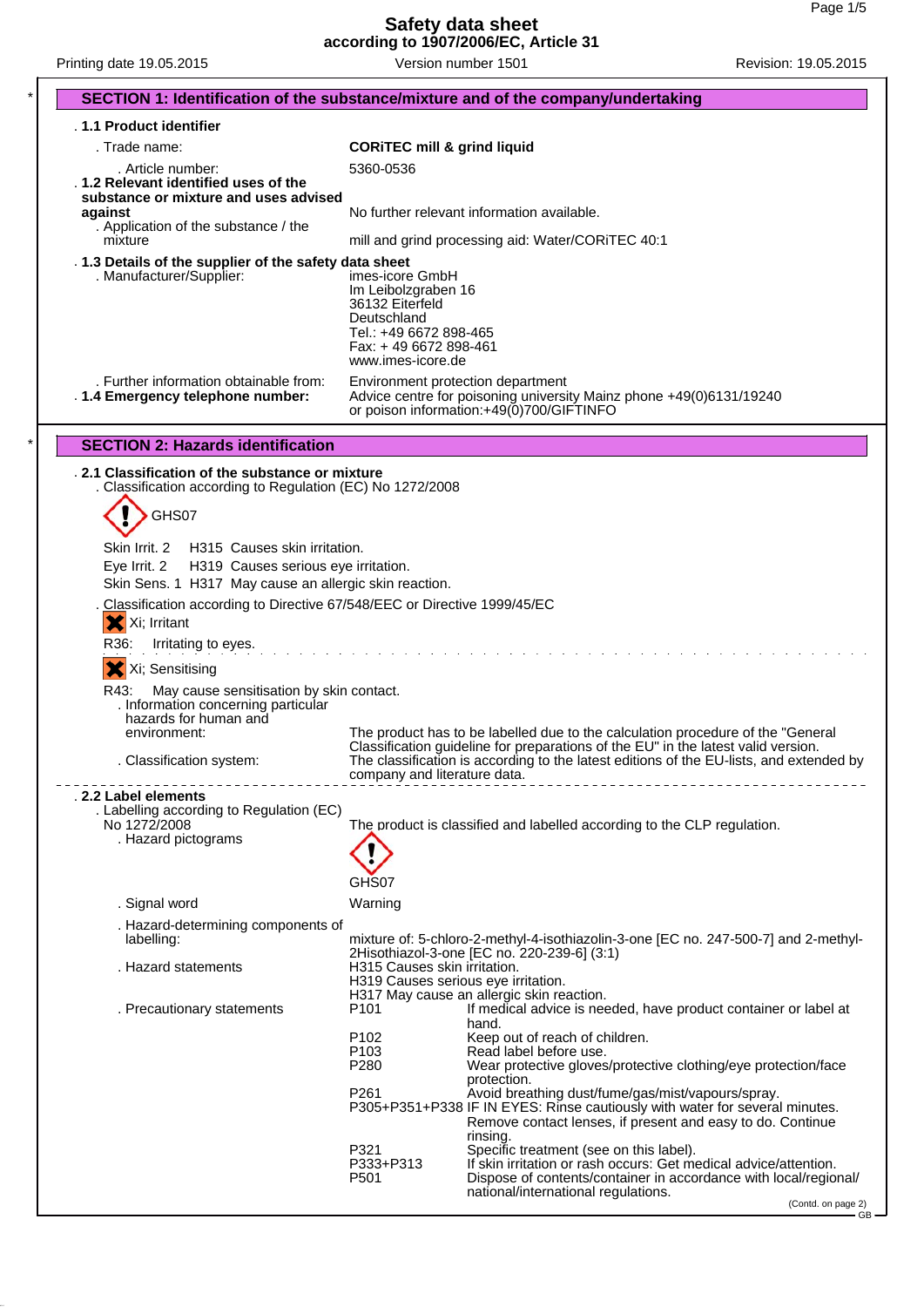(Contd. of page 1)

Printing date 19.05.2015 Version number 1501 Revision: 19.05.2015

# **Trade name: CORiTEC mill & grind liquid**

#### . **2.3 Other hazards**

. Results of PBT and vPvB assessment

. PBT: Not applicable. . vPvB: Not applicable.

| <b>SECTION 3: Composition/information on ingredients</b>                                                                                                                                           |                                                                                                                                                                                                                                                                                                                                 |                                                                                                                                                                                                                           |  |  |  |
|----------------------------------------------------------------------------------------------------------------------------------------------------------------------------------------------------|---------------------------------------------------------------------------------------------------------------------------------------------------------------------------------------------------------------------------------------------------------------------------------------------------------------------------------|---------------------------------------------------------------------------------------------------------------------------------------------------------------------------------------------------------------------------|--|--|--|
| 3.2 Chemical characterisation: Mixtures                                                                                                                                                            |                                                                                                                                                                                                                                                                                                                                 |                                                                                                                                                                                                                           |  |  |  |
| Wasser                                                                                                                                                                                             |                                                                                                                                                                                                                                                                                                                                 |                                                                                                                                                                                                                           |  |  |  |
| . Dangerous components:                                                                                                                                                                            |                                                                                                                                                                                                                                                                                                                                 |                                                                                                                                                                                                                           |  |  |  |
| CAS: 56-81-5                                                                                                                                                                                       | glycerol                                                                                                                                                                                                                                                                                                                        | EINECS: 200-289-5   substance with a Community workplace exposure limit                                                                                                                                                   |  |  |  |
| CAS: 122-99-6<br>EINECS: 204-589-7                                                                                                                                                                 | 2-Phenoxyethanol<br>2.5-10%<br>$\overline{\mathbf{x}}$ Xn R22; $\overline{\mathbf{x}}$ Xi R36<br>♦ Acute Tox. 4, H302; Eye Irrit. 2, H319                                                                                                                                                                                       |                                                                                                                                                                                                                           |  |  |  |
| CAS: 55965-84-9                                                                                                                                                                                    | mixture of: 5-chloro-2-methyl-4-isothiazolin-3-one [EC no. 247-500-7] and 2-methyl-<br>$< 2.5\%$<br>2Hisothiazol-3-one [EC no. 220-239-6] (3:1)<br><b>2</b> T R23/24/25; C R34; X Xi R43; L N R50/53<br>Acute Tox. 3, H301; Acute Tox. 3, H311; Acute Tox. 3, H331; Sin Corr. 1B, H314; Acute Tox. 3, H301; Acute Tox. 3, H314; |                                                                                                                                                                                                                           |  |  |  |
| . Additional information:                                                                                                                                                                          |                                                                                                                                                                                                                                                                                                                                 | For the wording of the listed risk phrases refer to section 16.                                                                                                                                                           |  |  |  |
| <b>SECTION 4: First aid measures</b>                                                                                                                                                               |                                                                                                                                                                                                                                                                                                                                 |                                                                                                                                                                                                                           |  |  |  |
| . 4.1 Description of first aid measures<br>. General information:                                                                                                                                  |                                                                                                                                                                                                                                                                                                                                 | Seek immediate medical advice.<br>Symptoms of poisoning may even occur after several hours; therefore medical<br>observation for at least 48 hours after the accident.<br>Position and transport stably in side position. |  |  |  |
| . After inhalation:<br>. After skin contact:                                                                                                                                                       |                                                                                                                                                                                                                                                                                                                                 | Supply fresh air; consult doctor in case of complaints.<br>Immediately wash with water and soap and rinse thoroughly.<br>If skin irritation continues, consult a doctor.                                                  |  |  |  |
| . After eye contact:                                                                                                                                                                               |                                                                                                                                                                                                                                                                                                                                 | Rinse opened eye for several minutes under running water. If symptoms persist,<br>consult a doctor.                                                                                                                       |  |  |  |
| . After swallowing:                                                                                                                                                                                |                                                                                                                                                                                                                                                                                                                                 | Seek immediate medical advice.<br>Rinse out mouth and then drink plenty of water.                                                                                                                                         |  |  |  |
| 4.2 Most important symptoms and<br>effects, both acute and delayed<br>4.3 Indication of any immediate medical<br>attention and special treatment needed No further relevant information available. |                                                                                                                                                                                                                                                                                                                                 | No further relevant information available.                                                                                                                                                                                |  |  |  |
| <b>SECTION 5: Firefighting measures</b>                                                                                                                                                            |                                                                                                                                                                                                                                                                                                                                 |                                                                                                                                                                                                                           |  |  |  |
| .5.1 Extinguishing media<br>. Suitable extinguishing agents:                                                                                                                                       |                                                                                                                                                                                                                                                                                                                                 | CO2, powder or water spray. Fight larger fires with water spray or alcohol resistant<br>foam.                                                                                                                             |  |  |  |
| .5.2 Special hazards arising from the<br>substance or mixture                                                                                                                                      |                                                                                                                                                                                                                                                                                                                                 | Use fire extinguishing methods suitable to surrounding conditions.<br>Formation of toxic gases is possible during heating or in case of fire.<br>Nitrogen oxides (NO <sub>x</sub> )                                       |  |  |  |
|                                                                                                                                                                                                    |                                                                                                                                                                                                                                                                                                                                 | Carbon monoxide (CO)<br>Hydrogen chloride (HCl)<br>Carbondioxid (CO2)                                                                                                                                                     |  |  |  |
| .5.3 Advice for firefighters<br>. Protective equipment:                                                                                                                                            |                                                                                                                                                                                                                                                                                                                                 | Wear self-contained respiratory protective device.                                                                                                                                                                        |  |  |  |
| <b>SECTION 6: Accidental release measures</b>                                                                                                                                                      |                                                                                                                                                                                                                                                                                                                                 |                                                                                                                                                                                                                           |  |  |  |
| . 6.1 Personal precautions, protective                                                                                                                                                             |                                                                                                                                                                                                                                                                                                                                 | equipment and emergency procedures Berührungen mit den Augen und der Haut vermeiden<br>Refer to Nr. 8                                                                                                                     |  |  |  |
| . 6.2 Environmental precautions:<br>6.3 Methods and material for<br>containment and cleaning up:                                                                                                   |                                                                                                                                                                                                                                                                                                                                 | Do not allow to enter sewers/ surface or ground water.<br>Absorb with liquid-binding material (sand, diatomite, acid binders, universal binders,                                                                          |  |  |  |
| . 6.4 Reference to other sections                                                                                                                                                                  |                                                                                                                                                                                                                                                                                                                                 | sawdust).<br>Ensure adequate ventilation.<br>See Section 7 for information on safe handling.<br>See Section 8 for information on personal protection equipment.<br>See Section 13 for disposal information.               |  |  |  |
| <b>SECTION 7: Handling and storage</b>                                                                                                                                                             |                                                                                                                                                                                                                                                                                                                                 |                                                                                                                                                                                                                           |  |  |  |
| .7.1 Precautions for safe handling                                                                                                                                                                 |                                                                                                                                                                                                                                                                                                                                 | No special precautions are necessary if used correctly.<br>Open and handle receptacle with care.                                                                                                                          |  |  |  |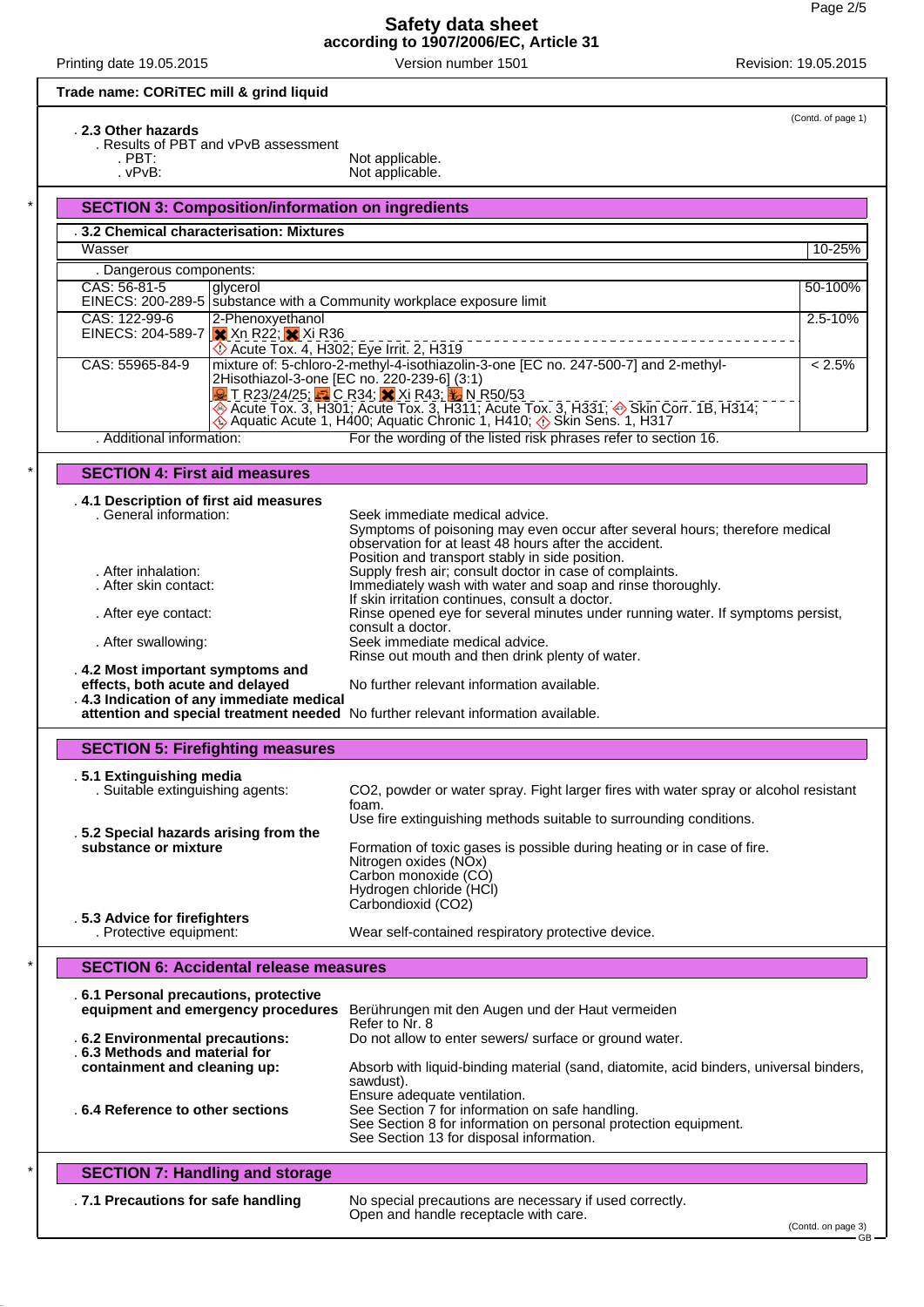#### **Safety data sheet according to 1907/2006/EC, Article 31**

| Printing date 19.05.2015                                                                              | Version number 1501                                                                                                                                                                                                                                                                                                                                                                                                                                                                                                                                                                                                                                                                    | Revision: 19.05.2015 |  |  |  |
|-------------------------------------------------------------------------------------------------------|----------------------------------------------------------------------------------------------------------------------------------------------------------------------------------------------------------------------------------------------------------------------------------------------------------------------------------------------------------------------------------------------------------------------------------------------------------------------------------------------------------------------------------------------------------------------------------------------------------------------------------------------------------------------------------------|----------------------|--|--|--|
| Trade name: CORITEC mill & grind liquid                                                               |                                                                                                                                                                                                                                                                                                                                                                                                                                                                                                                                                                                                                                                                                        |                      |  |  |  |
| . Information about fire - and explosion<br>protection:                                               | No special measures required.                                                                                                                                                                                                                                                                                                                                                                                                                                                                                                                                                                                                                                                          | (Contd. of page 2)   |  |  |  |
|                                                                                                       | . 7.2 Conditions for safe storage, including any incompatibilities                                                                                                                                                                                                                                                                                                                                                                                                                                                                                                                                                                                                                     |                      |  |  |  |
| . Requirements to be met by                                                                           | . Storage:                                                                                                                                                                                                                                                                                                                                                                                                                                                                                                                                                                                                                                                                             |                      |  |  |  |
| storerooms and receptacles:                                                                           | Store only in the original receptacle.<br>Store in a cool location.                                                                                                                                                                                                                                                                                                                                                                                                                                                                                                                                                                                                                    |                      |  |  |  |
| . Information about storage in one<br>common storage facility:                                        | Store away from foodstuffs.                                                                                                                                                                                                                                                                                                                                                                                                                                                                                                                                                                                                                                                            |                      |  |  |  |
| . Further information about storage<br>conditions:<br>. 7.3 Specific end use(s)                       | Store receptacle in a well ventilated area.<br>No further relevant information available.                                                                                                                                                                                                                                                                                                                                                                                                                                                                                                                                                                                              |                      |  |  |  |
|                                                                                                       |                                                                                                                                                                                                                                                                                                                                                                                                                                                                                                                                                                                                                                                                                        |                      |  |  |  |
| <b>SECTION 8: Exposure controls/personal protection</b>                                               |                                                                                                                                                                                                                                                                                                                                                                                                                                                                                                                                                                                                                                                                                        |                      |  |  |  |
| . Additional information about design of<br>technical facilities:                                     | No further data; see item 7.                                                                                                                                                                                                                                                                                                                                                                                                                                                                                                                                                                                                                                                           |                      |  |  |  |
| .8.1 Control parameters                                                                               |                                                                                                                                                                                                                                                                                                                                                                                                                                                                                                                                                                                                                                                                                        |                      |  |  |  |
| . Ingredients with limit values that require monitoring at the workplace:<br>56-81-5 glycerol         |                                                                                                                                                                                                                                                                                                                                                                                                                                                                                                                                                                                                                                                                                        |                      |  |  |  |
| WEL Long-term value: 10 mg/m <sup>3</sup>                                                             |                                                                                                                                                                                                                                                                                                                                                                                                                                                                                                                                                                                                                                                                                        |                      |  |  |  |
| . Additional information:                                                                             | The lists valid during the making were used as basis.                                                                                                                                                                                                                                                                                                                                                                                                                                                                                                                                                                                                                                  |                      |  |  |  |
| .8.2 Exposure controls<br>. Personal protective equipment:<br>. General protective and hygienic       |                                                                                                                                                                                                                                                                                                                                                                                                                                                                                                                                                                                                                                                                                        |                      |  |  |  |
| measures:                                                                                             | Keep away from foodstuffs, beverages and feed.                                                                                                                                                                                                                                                                                                                                                                                                                                                                                                                                                                                                                                         |                      |  |  |  |
| . Respiratory protection:<br>. Protection of hands:                                                   | Immediately remove all soiled and contaminated clothing<br>Wash hands before breaks and at the end of work.<br>Avoid contact with the eyes and skin.<br>Not required.<br>Protective gloves<br>The glove material has to be impermeable and resistant to the product/ the                                                                                                                                                                                                                                                                                                                                                                                                               |                      |  |  |  |
| . Material of gloves                                                                                  | substance/ the preparation.<br>Due to missing tests no recommendation to the glove material can be given for the<br>product/ the preparation/ the chemical mixture.<br>Selection of the glove material on consideration of the penetration times, rates of<br>diffusion and the degradation<br>The selection of the suitable gloves does not only depend on the material, but also<br>on further marks of quality and varies from manufacturer to manufacturer. As the<br>product is a preparation of several substances, the resistance of the glove material<br>can not be calculated in advance and has therefore to be checked prior to the<br>application.<br>Nitrile rubber, NBR |                      |  |  |  |
| . Penetration time of glove                                                                           | Recommended thickness of the material: $\geq 0.7$ mm                                                                                                                                                                                                                                                                                                                                                                                                                                                                                                                                                                                                                                   |                      |  |  |  |
| material                                                                                              | Value for the permeation: Level $\leq$ 0,7 mm 480min (8h) EN374<br>The determined penetration times according to EN 374 part III are not performed<br>under practical conditions. Therefore a maximum wearing time, which corresponds                                                                                                                                                                                                                                                                                                                                                                                                                                                  |                      |  |  |  |
| . Not suitable are gloves made of                                                                     | to 50% of the penetration time, is recommended.                                                                                                                                                                                                                                                                                                                                                                                                                                                                                                                                                                                                                                        |                      |  |  |  |
| the following materials:<br>. Eye protection:                                                         | Natural rubber, NR<br>PVA gloves<br>Tightly sealed goggles                                                                                                                                                                                                                                                                                                                                                                                                                                                                                                                                                                                                                             |                      |  |  |  |
|                                                                                                       |                                                                                                                                                                                                                                                                                                                                                                                                                                                                                                                                                                                                                                                                                        |                      |  |  |  |
| <b>SECTION 9: Physical and chemical properties</b>                                                    |                                                                                                                                                                                                                                                                                                                                                                                                                                                                                                                                                                                                                                                                                        |                      |  |  |  |
| . 9.1 Information on basic physical and chemical properties<br>. General Information<br>. Appearance: |                                                                                                                                                                                                                                                                                                                                                                                                                                                                                                                                                                                                                                                                                        |                      |  |  |  |
| . Form:                                                                                               | Fluid                                                                                                                                                                                                                                                                                                                                                                                                                                                                                                                                                                                                                                                                                  |                      |  |  |  |
| . Colour:<br>. Odour:                                                                                 | Colourless<br>Characteristic                                                                                                                                                                                                                                                                                                                                                                                                                                                                                                                                                                                                                                                           |                      |  |  |  |
| . Odour threshold:                                                                                    | Not determined.                                                                                                                                                                                                                                                                                                                                                                                                                                                                                                                                                                                                                                                                        |                      |  |  |  |
| . pH-value:                                                                                           | Not determined.                                                                                                                                                                                                                                                                                                                                                                                                                                                                                                                                                                                                                                                                        |                      |  |  |  |
| . Change in condition<br>. Boiling point/Boiling range:                                               | 99 $^{\circ}$ C                                                                                                                                                                                                                                                                                                                                                                                                                                                                                                                                                                                                                                                                        |                      |  |  |  |
| . Flash point:                                                                                        | >100 °C                                                                                                                                                                                                                                                                                                                                                                                                                                                                                                                                                                                                                                                                                |                      |  |  |  |
| . Flammability (solid, gaseous):                                                                      | Not applicable.                                                                                                                                                                                                                                                                                                                                                                                                                                                                                                                                                                                                                                                                        |                      |  |  |  |
| . Ignition temperature:                                                                               | 400 °C                                                                                                                                                                                                                                                                                                                                                                                                                                                                                                                                                                                                                                                                                 |                      |  |  |  |
| . Decomposition temperature:                                                                          | Not determined.                                                                                                                                                                                                                                                                                                                                                                                                                                                                                                                                                                                                                                                                        | (Contd. on page 4)   |  |  |  |
|                                                                                                       |                                                                                                                                                                                                                                                                                                                                                                                                                                                                                                                                                                                                                                                                                        | $GB -$               |  |  |  |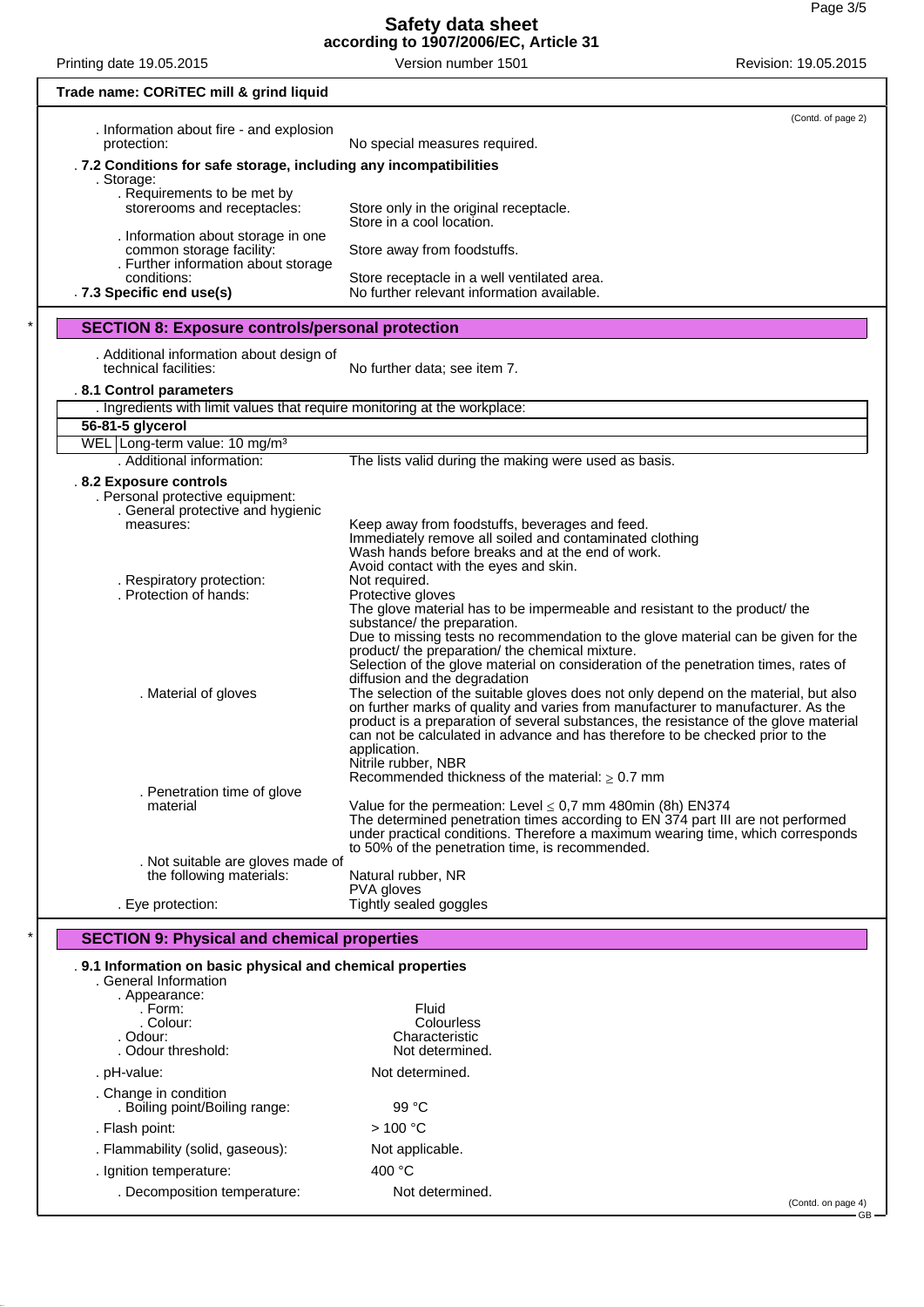## **Safety data sheet according to 1907/2006/EC, Article 31**

Printing date 19.05.2015 **Printing date 19.05.2015** Version number 1501 Revision: 19.05.2015

### **Trade name: CORiTEC mill & grind liquid** (Contd. of page 3) . Self-igniting: Product is not selfigniting. . Danger of explosion: Not determined. . Explosion limits: . Lower: 0.9 Vol % . Upper: Not determined. . Vapour pressure at 20 °C: 0.1 hPa . Density: <br>Relative density **Not determined.**<br>Not determined. . Relative density Not determined. . Vapour density<br>
Evaporation rate Not determined. . Evaporation rate . Solubility in / Miscibility with Fully miscible. . Partition coefficient (n-octanol/water): Not determined. . Viscosity: Not determined. . Solvent content: . Organic solvents: 95.4 % Water: . Solids content: 0.1 %<br>**9.2 Other information** No further relation No further relevant information available. **SECTION 10: Stability and reactivity** . **10.1 Reactivity** . **10.2 Chemical stability** Thermal decomposition / conditions to<br>be avoided: No decomposition if used according to specifications.<br>Forms explosive gas mixture with air. . **10.3 Possibility of hazardous reactions** Reacts with strong oxidising agents. . **10.4 Conditions to avoid** Keep away form ignition sources - Do not smoke.<br> **10.5 Incompatible materials:** No further relevant information available. No further relevant information available. . **10.6 Hazardous decomposition products:** Nitrogen oxides Hydrogen chloride (HCl) Sulphur dioxide **SECTION 11: Toxicological information** . **11.1 Information on toxicological effects** . Acute toxicity: . LD/LC50 values relevant for Mixture of: 5-Chlor-2-methyl-2H-isothiazol-3-on [EG Nr. 247-500-7] und 2-Methyl-2H-isothiazol-3-on [EG Nr. 220-239-6] (3:1) (CIT/MIT) LD50 Dermal - Ratte >5000 mg/kg<br>LD50 Oral - + Ratte >2000 mg/kg - Ratte  $>2000$  mg/kg . Primary irritant effect: Irritant to skin and mucous membranes.<br>irritant . on the eye:<br>Sensitisation: . Sensitisation: Sensitisation possible through skin contact.<br>Additional toxicological information: The product shows the following dangers are The product shows the following dangers according to the calculation method of the General EU Classification Guidelines for Preparations as issued in the latest version: Irritant **SECTION 12: Ecological information** . **12.1 Toxicity** Gemisch aus: 5-Chlor-2-methyl-2H-isothiazol-3-on [EG Nr. 247-500-7] und 2-Methyl-2H-isothiazol-3-on [EG Nr. 220-239-6] (3:1) Aquatische Toxizität LC50: 96h:0.19 mg/l Oncorhynchus mykiss (Regenbogenforelle) LC50: 96h:0.28 mg/l Lepomis macrochirus EC50:48h:0.16 mg/l Daphnia magna EC50:72h:0.018 mg/l Pseudokirchneriella subcapitata EC50:16h:5.7 mg/l Pseudomonas putida . **12.2 Persistence and degradability** No further relevant information available. . **12.3 Bioaccumulative potential** No further relevant information available.<br>12.4 Mobility in soil **No further relevant information available**. **10bility in soil**<br>
Other information: Cheristan Cheriston Burden Cheriston available.<br>
Okotoxische Wirkungen:

Ökotoxische Wirkungen:

Quarternäre Ammoniumverbindungen Toxizität gegenüber Fischen: 0,71mg/l

Spezies: Danio rerio,

(Contd. on page 5)

GB